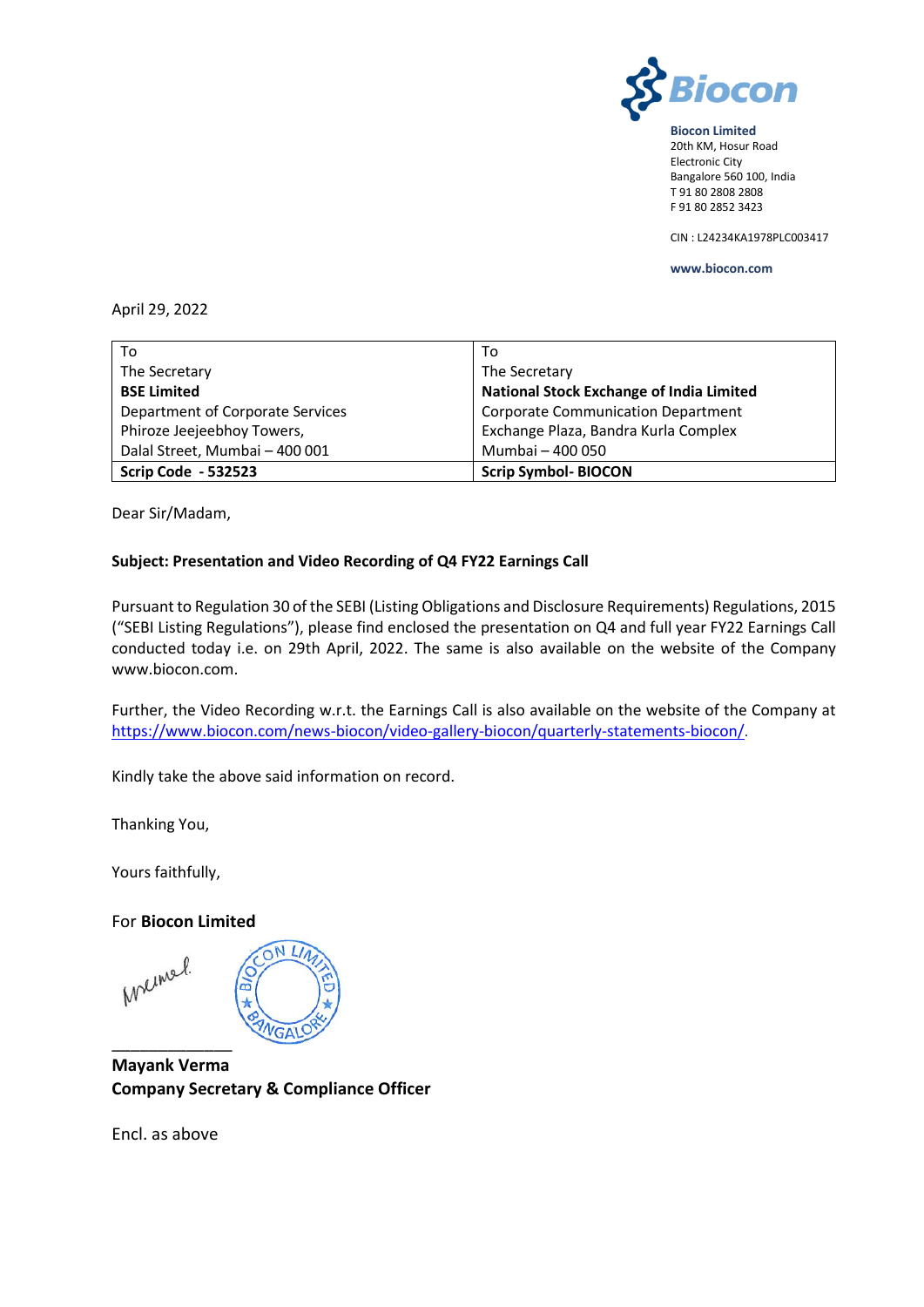

## **Q4 and full year FY22 Earnings Call**

April 29, 2022

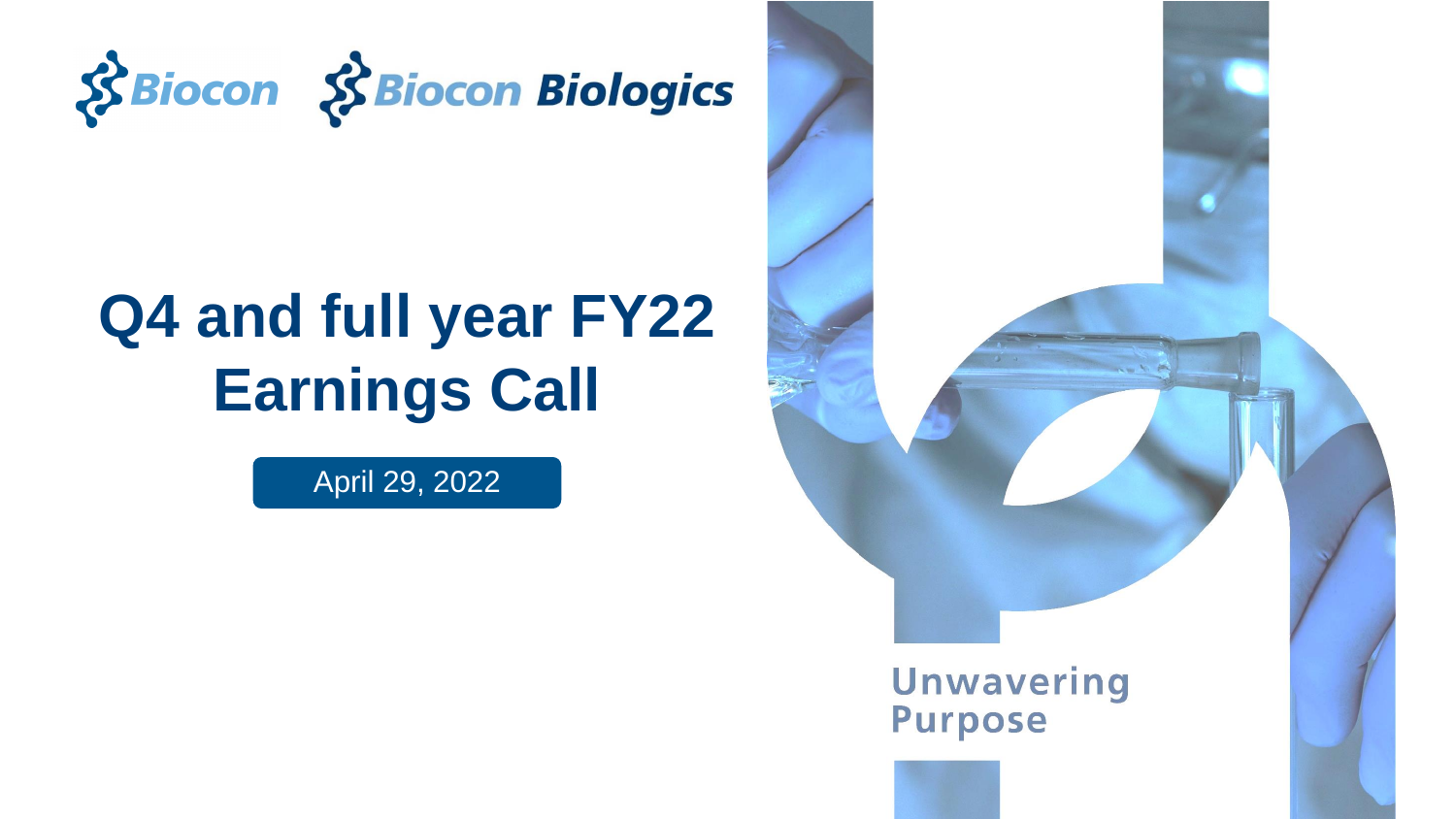

### **Safe Harbor Statement**

Certain statements in this release concerning our future growth prospects are forward-looking statements, which are subject to a number of risks, uncertainties and assumptions that could cause actual results to differ materially from those contemplated in such forward-looking statements. Important factors that could cause actual results to differ materially from our expectations include, amongst others general economic and business conditions in India, our ability to successfully implement our strategy, our research and development efforts, our growth and expansion plans and technological changes, changes in the value of the Rupee and other currencies, changes in the Indian and international interest rates, change in laws and regulations that apply to the Indian and global biotechnology and pharmaceuticals industries, increasing competition in and the conditions of the Indian biotechnology and pharmaceuticals industries, changes in political conditions in India and changes in the foreign exchange control regulations in India. Neither the company, nor its directors and any of the affiliates have any obligation to update or otherwise revise any statements reflecting circumstances arising after this date or to reflect the occurrence of underlying *events, even if the underlying assumptions do not come to fruition.*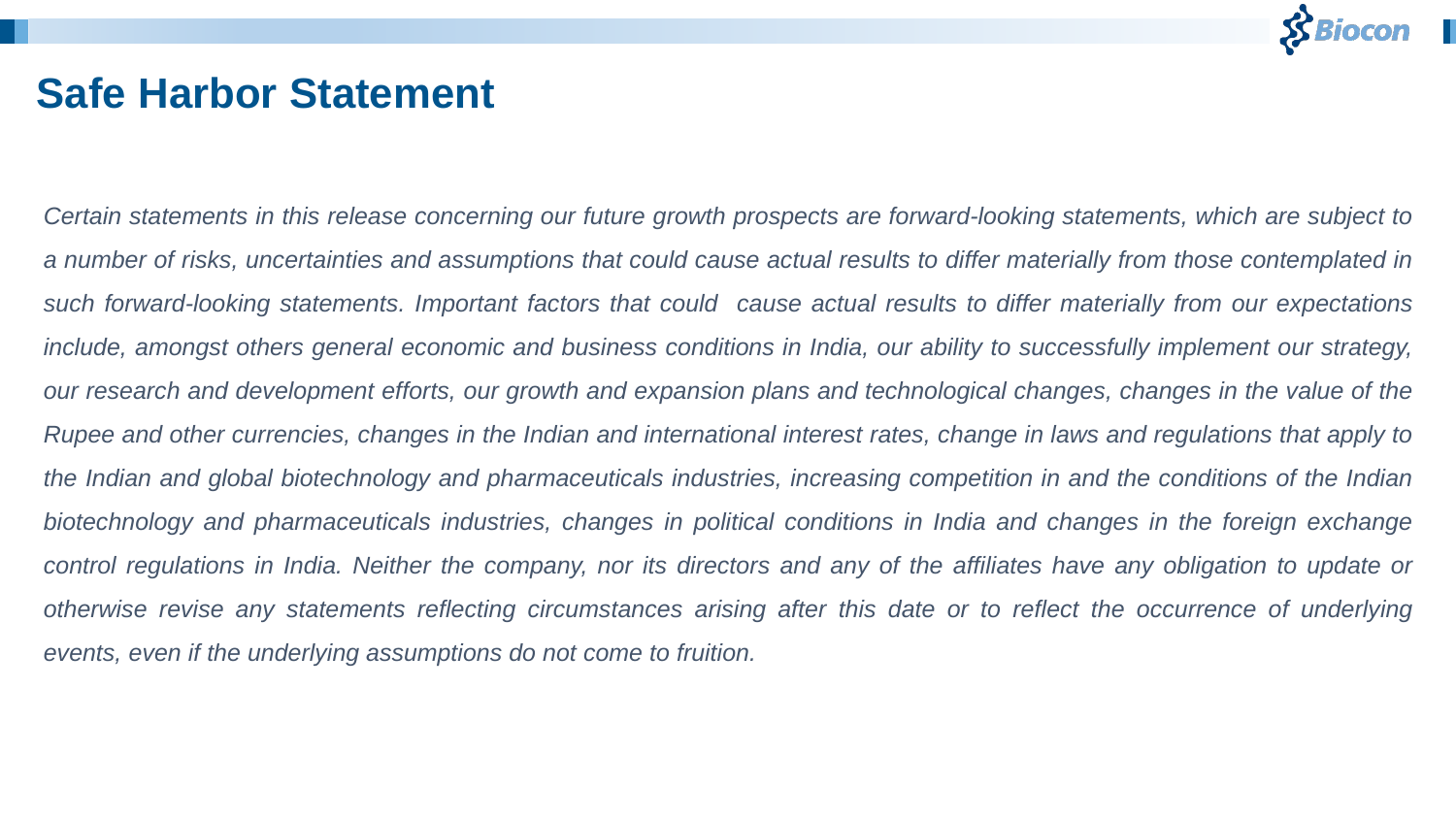# **Q4 and full year FY22 Earnings Call**



**Unwavering Purpose**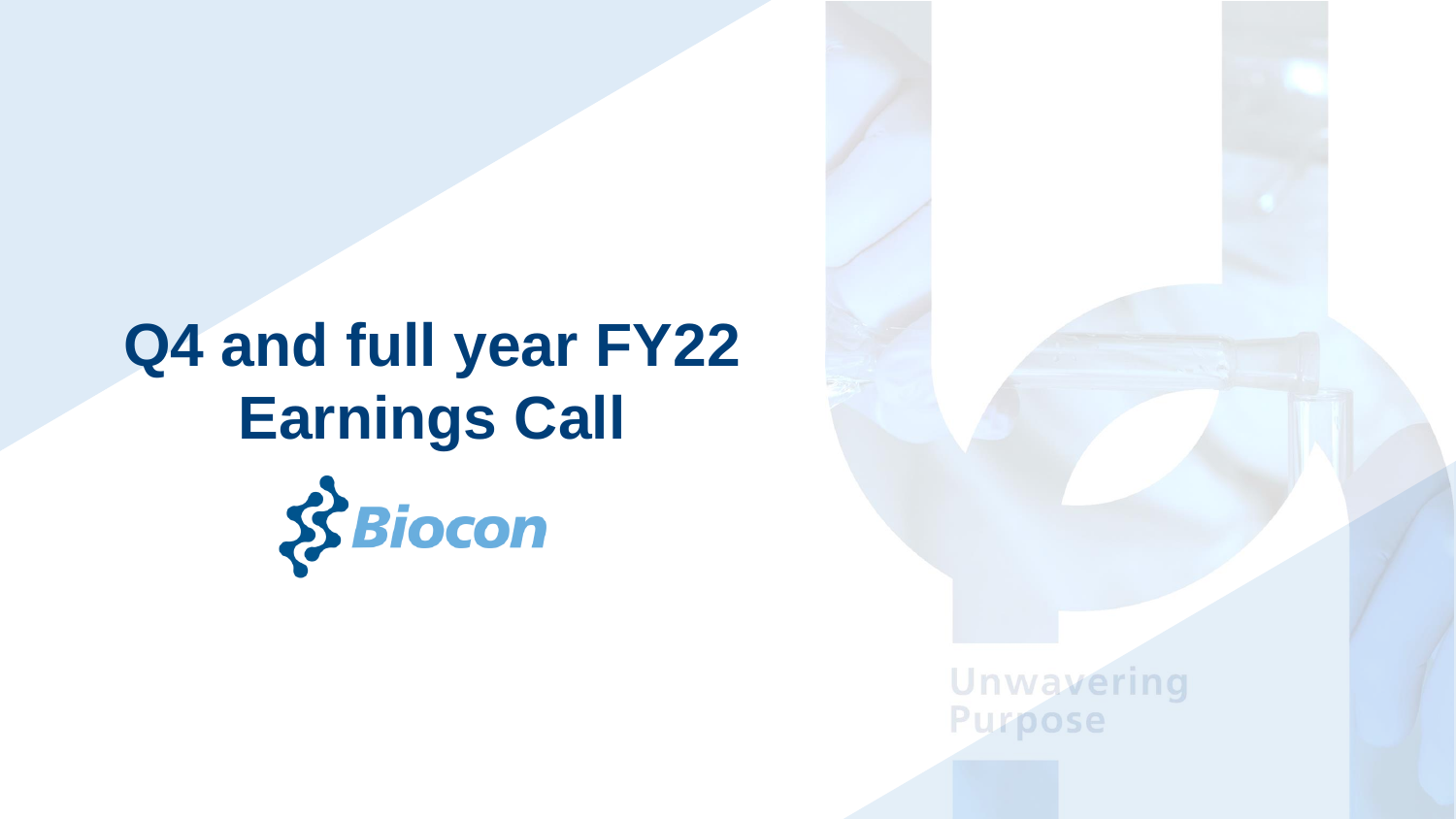

### **Opening Remarks**

**Biocon reported revenues of \$1.1 billion (₹8,397 Crores)**

**Transformative acquisition of Viatris' biosimilars business for \$3.335 billion**



**Biocon awarded by EcoVadis in the 'Bronze' category for its sustainability practices**

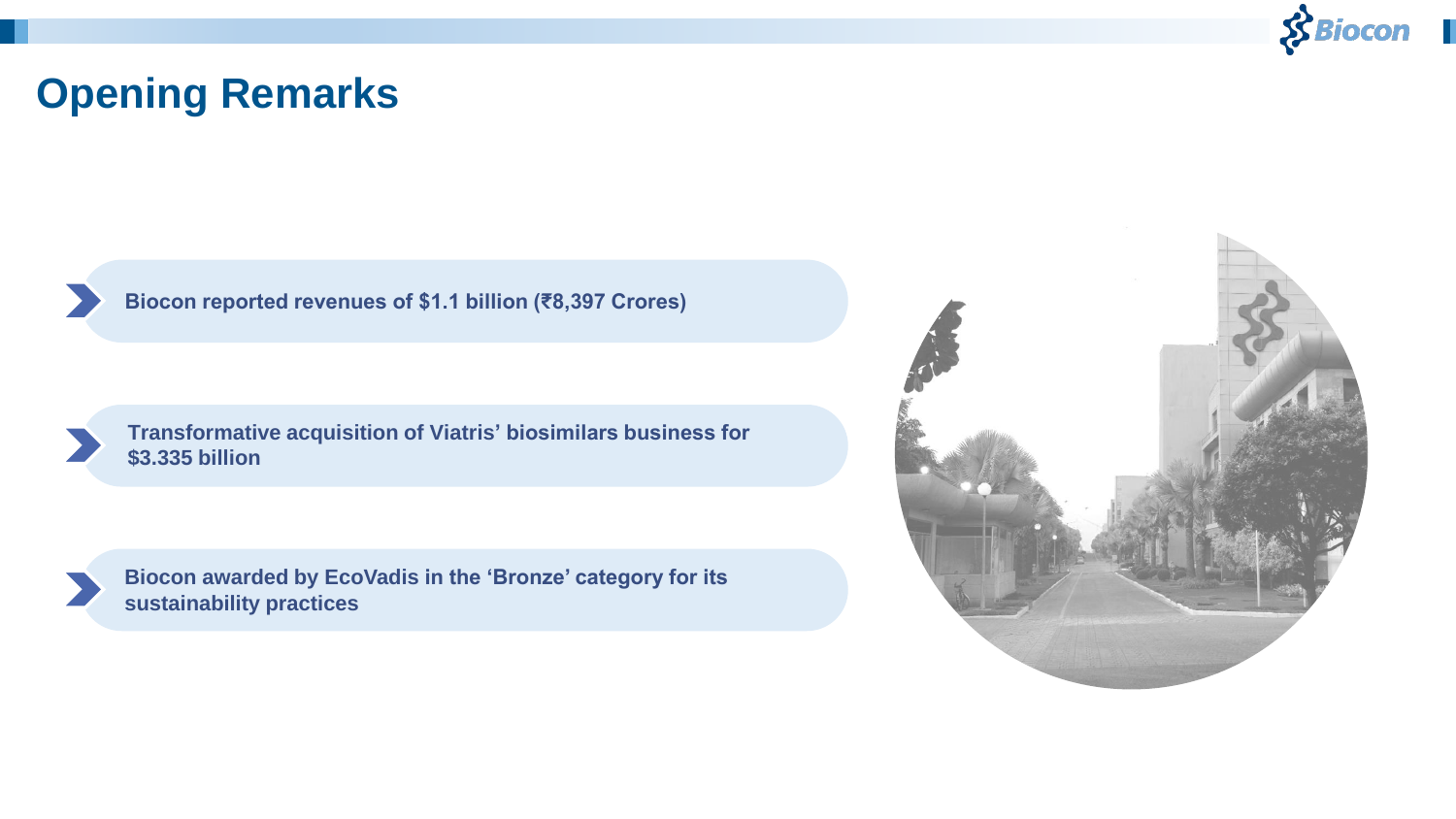

 $\blacktriangleright$ 

### **'Pipeline is our lifeline'**



#### **B I O S I M I L A R S**

| <b>Today</b>                                                                                                                   | < 2 years                                                                                    | 2-4 years                                                                               | >4 years                                                              |  |
|--------------------------------------------------------------------------------------------------------------------------------|----------------------------------------------------------------------------------------------|-----------------------------------------------------------------------------------------|-----------------------------------------------------------------------|--|
| Pegfilgrastim<br><b>Trastuzumab</b><br>$-$<br><b>Bevacizumab (EU)</b><br>Glargine 100 IU<br>$\overline{\phantom{a}}$           | <b>Bevacizumab (US)</b><br><b>Aspart (US)</b><br><b>Adalimumab (US)</b><br>- rH-Insulin (US) | Aflibercept <sup>2</sup><br><b>Ustekinumab</b><br>$\overline{\phantom{a}}$<br>Denosumab | Pertuzumab<br><b>Glargine 300 IU</b><br>Seven undisclosed<br>programs |  |
| <b>Aspart (EU)</b><br>$\overline{\phantom{a}}$<br><b>Adalimumab (EU)</b><br>$\overline{\phantom{0}}$<br><b>Etanercept (EU)</b> | Vaccines <sup>1</sup> (SILS deal<br>expected to close in H2<br>2022)                         | Wave 2 biosimilars to address<br>~520b<br>market opportunity <sup>3</sup>               |                                                                       |  |

1 Subject to completion of the acquisition of Covishield Technologies Private Limited (CTPL) | 2 Expected to be included in BBL portfolio post the completion of BBL's acquisition of Viatris' biosimilar business (Viatris ha rights to the program partnered with Momenta) | 3 Based on 2021 originator and biosimilar reported sales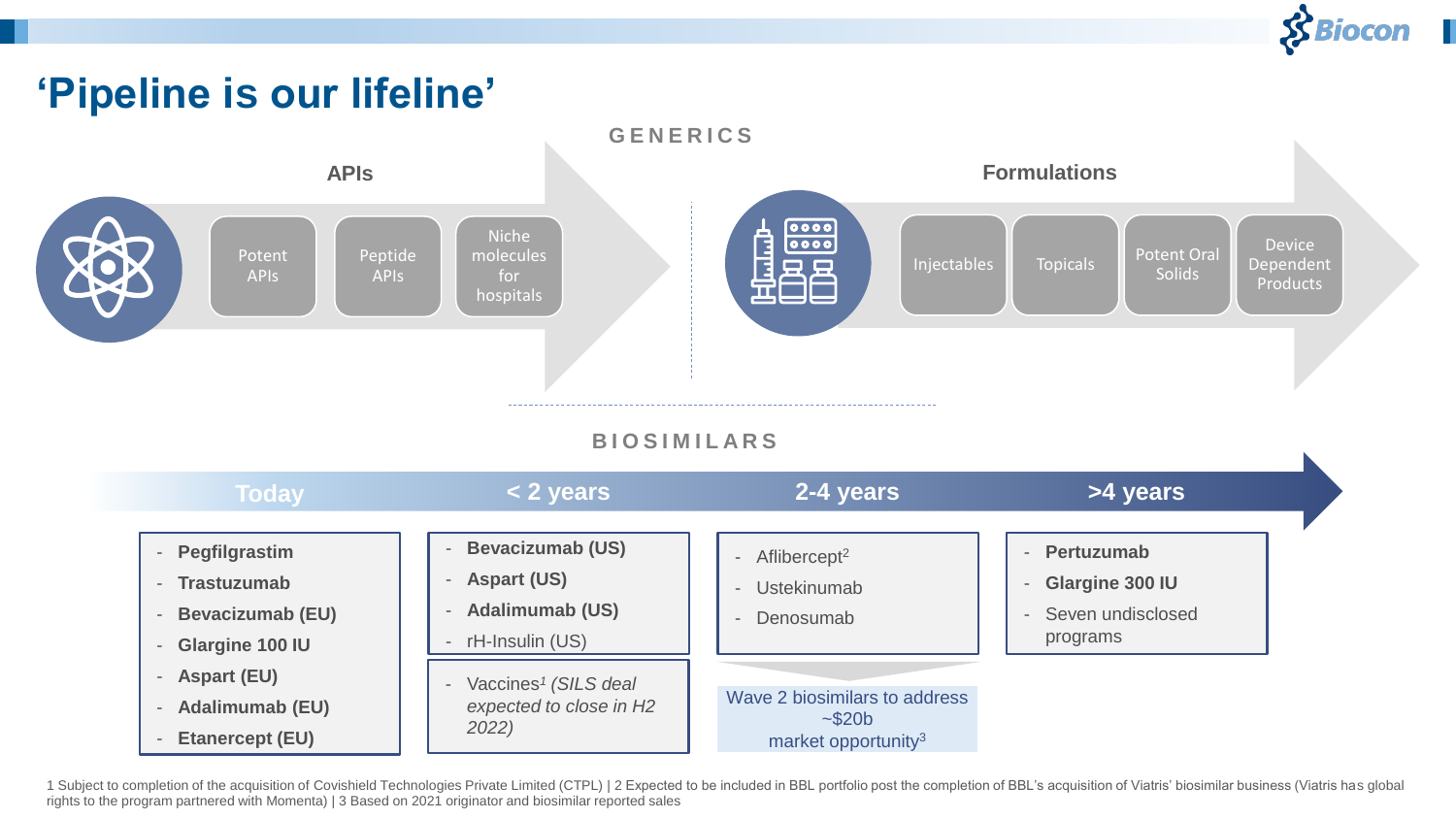# **Board Update**

**Unwavering**<br>Purpose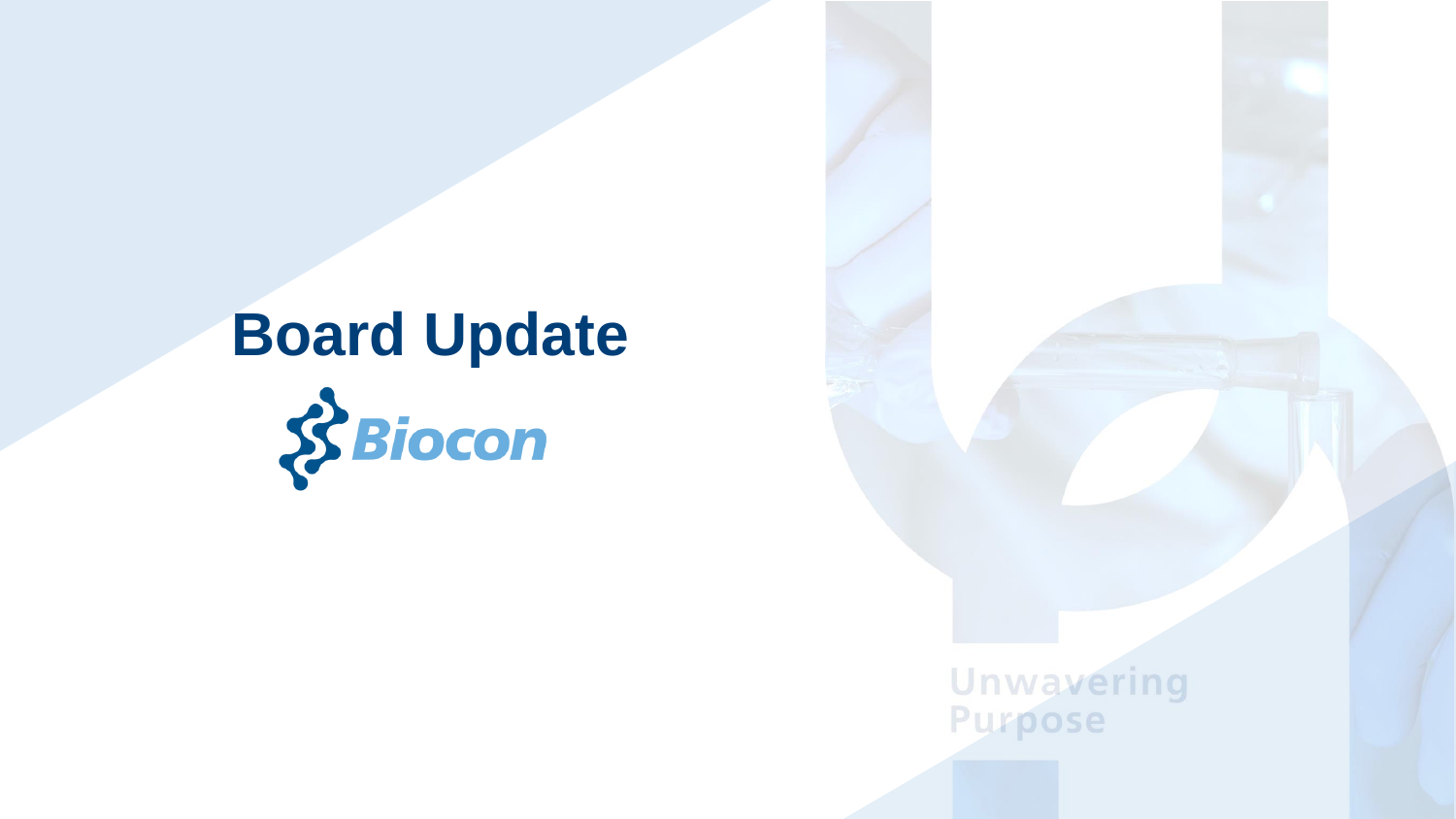

### **Board Update**

#### **Naina Lal Kidwai joins Biocon Limited Board as Additional Director**

- A veteran banker and business leader
- Past President of FICCI
- An MBA from Harvard Business School
- Recipient of several awards including the Padma Shri for her contribution to trade & industry.
- Serves as an Additional Director and Senior Advisor for Rothschild India, and Senior Advisor Advent International, Non-Executive Director on boards of Holcim, Max Financial Services etc.
- Retired in 2015 as Chairman of HSBC India & Executive Director of HSBC Asia Pacific

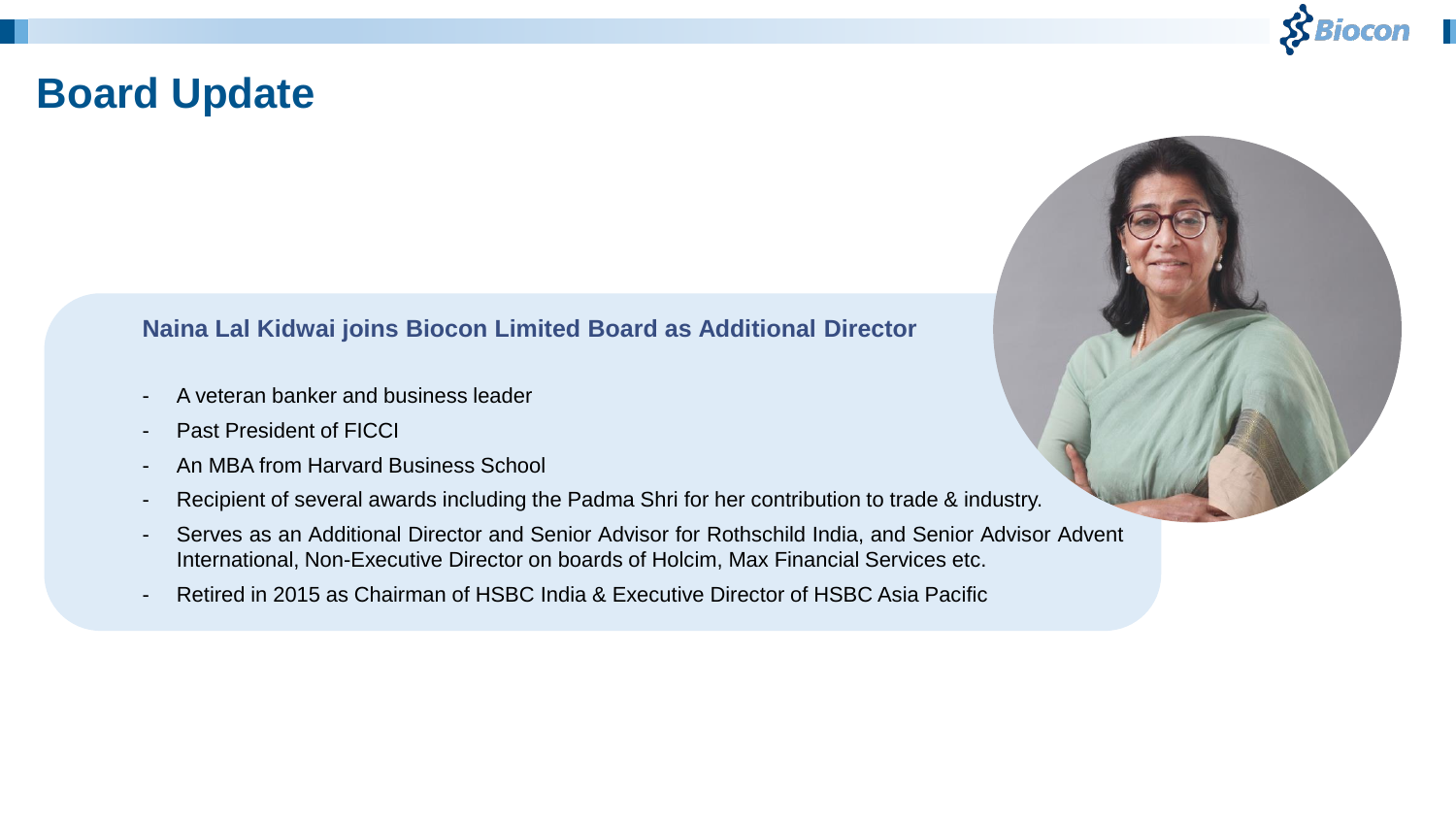# **Financial Highlights Q4 and full year FY22** $8$ Biocon

**Unwavering Purpose**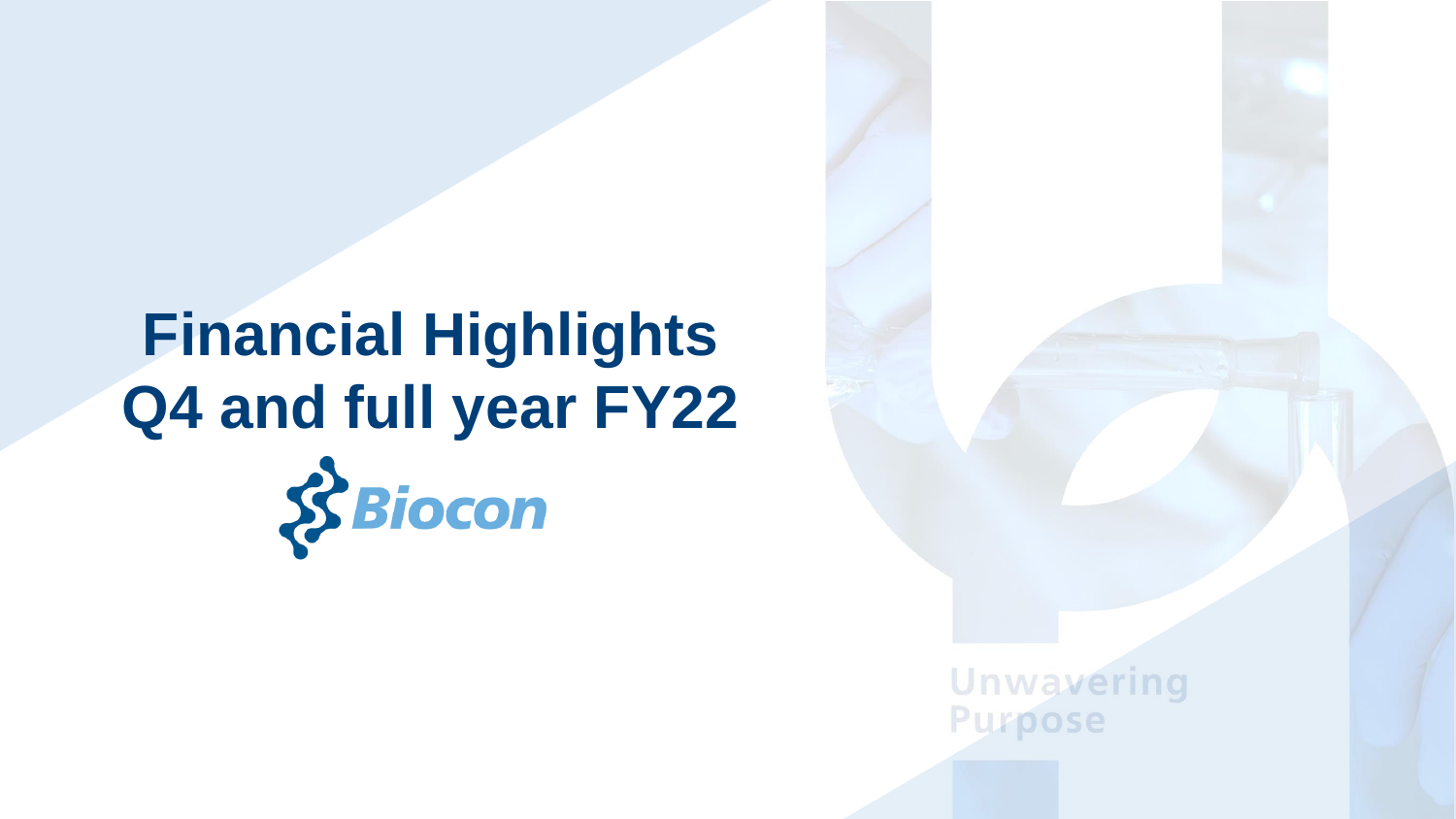### **Financial Highlights: Q4FY22**

|                                                      |        | <b>Q4FY22</b> | <b>Q4FY21</b> | Biosimilars +48%   Generics +26%                                                         |
|------------------------------------------------------|--------|---------------|---------------|------------------------------------------------------------------------------------------|
| <b>Revenue</b>                                       | $+21%$ | ₹2,476Cr      | ₹2,048Cr      | <b>Research Services +15%</b><br>Dilution Gain in Bicara of ₹30Cr vs ₹160Cr<br>in Q4FY21 |
| <b>Core EBITDA*</b>                                  | $+37%$ | ₹815Cr        | ₹594Cr        | Mark-to-market loss on investments of<br>₹6Cr                                            |
| % margin                                             |        | 33%           | 32%           | Forex Gain of ₹2Cr vs ₹7Cr in Q4FY21                                                     |
|                                                      |        |               |               |                                                                                          |
| <b>EBITDA</b>                                        | $+3%$  | ₹659Cr        | ₹641Cr        | Gross R&D spend at ₹232Cr<br>R&D spend in P&L ₹191Cr                                     |
| % margin                                             |        | 27%           | 31%           |                                                                                          |
|                                                      |        |               |               |                                                                                          |
| <b>Profit Before Tax</b><br>before Exceptional Items | $+9%$  | ₹384Cr        | ₹353Cr        | <b>Exceptional Loss of ₹41Cr</b><br>vs Gain of ₹13Cr in Q4FY21                           |
| % margin                                             |        | 15%           | 17%           |                                                                                          |
|                                                      |        |               |               |                                                                                          |
| <b>Net Profit</b><br>(Before exceptional items)      |        | ₹262Cr        | ₹253Cr        | Net Profit after exceptional items at ₹239Cr                                             |
| % margin                                             |        | 11%           | 13%           |                                                                                          |

 $$Biocon$ 

\*Core EBITDA defined as EBITDA before forex, dilution gain in Bicara, R&D, mark-to-market loss on investments and licensing income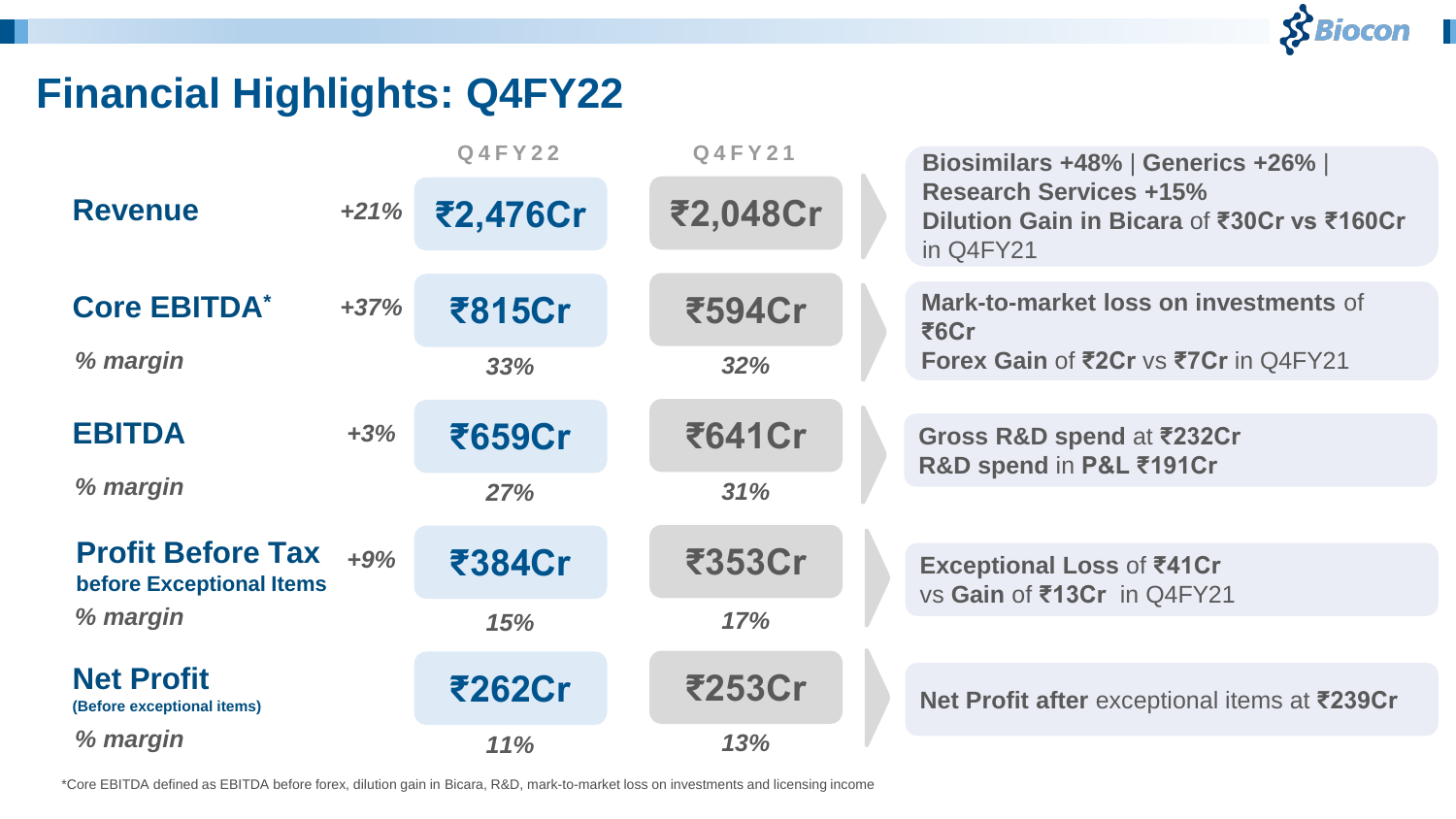### $$Biocon$

### **Financial Highlights: FY22**

|                                                          |        | <b>FY22</b> | <b>FY21</b> | <b>Biosimilars +24%   Research Services</b>                                         |
|----------------------------------------------------------|--------|-------------|-------------|-------------------------------------------------------------------------------------|
| <b>Revenue</b>                                           | $+14%$ | ₹8,397Cr    | ₹7,398Cr    | +19%   Generics -1%<br>Dilution Gain in Bicara of ₹30Cr vs ₹160Cr<br>in FY21        |
| <b>Core EBITDA*</b>                                      | $+18%$ | ₹2,669Cr    | ₹2,270Cr    | Mark-to-market loss on investments of<br>₹28Cr; Forex Gain of ₹58Cr vs loss of ₹9Cr |
| % margin                                                 |        | 32%         | 31%         | in FY21                                                                             |
|                                                          |        |             |             |                                                                                     |
| <b>EBITDA</b>                                            | $+14%$ | ₹2,183Cr    | ₹1,907Cr    | Gross R&D spend at ₹711Cr                                                           |
| % margin                                                 |        | 26%         | 26%         | R&D spend in P&L ₹595Cr                                                             |
|                                                          |        |             |             |                                                                                     |
| <b>Profit Before Tax</b><br>before Exceptional Items     | $+4%$  | ₹1,094Cr    | ₹1,055Cr    | <b>Exceptional Loss at ₹111Cr</b>                                                   |
| % margin                                                 |        | 13%         | 14%         |                                                                                     |
|                                                          |        |             |             |                                                                                     |
| <b>Net Profit</b><br><b>(Excluding Exceptional loss)</b> |        | ₹722Cr      | ₹744Cr      | Net Profit after exceptional items at ₹648Cr                                        |
| % margin                                                 |        | 9%          | 10%         |                                                                                     |

\*Core EBITDA defined as EBITDA before forex, dilution gain in Bicara, R&D, mark-to-market loss on investments and licensing income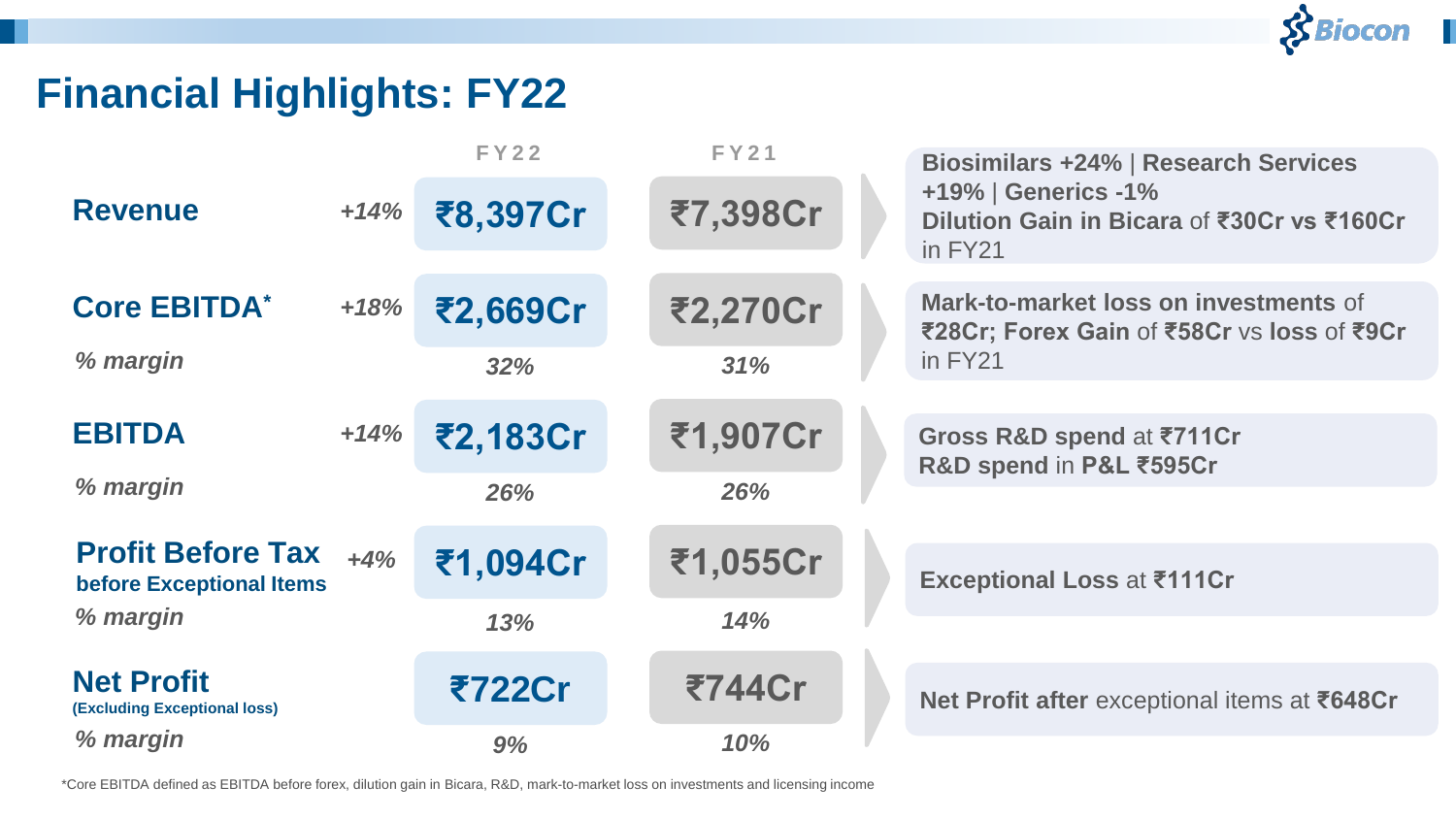# **Generics Q4 and full year FY22** $8$ Biocon

**Unwavering Purpose**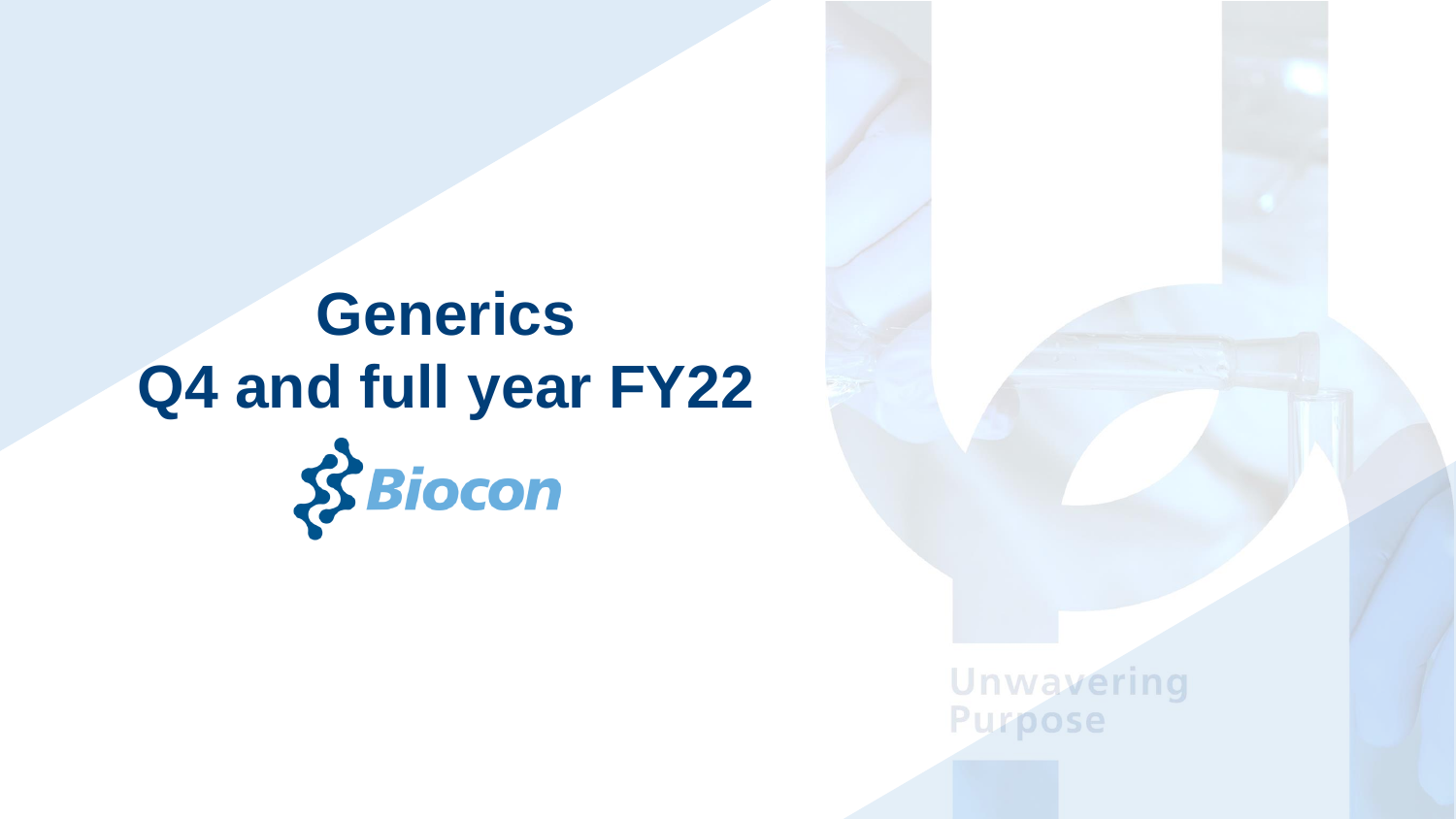### **Generics: Q4FY22 and full year FY22**

**K E Y Q 4 H I G H L I G H T S**

**Robust sequential and YoY growth in Q4 driven by API sales ramp up, new launches in the US & normalization of operations**

**Posaconazole and Dorzolamide, launched in the US; 1 st MoW market launch in Mexico; 1st approval in Singapore & in the UAE**



**Successful site inspection by Health Canada at Bengaluru API manufacturing unit**



**On track to qualify & validate Vizag API facility in FY23; to commence new manufacturing expansion projects in Hyderabad & Bengaluru**

**Diversified renewable power consumption to solar & wind energy**

| <b>Q4FY22</b>  | Q4FY21                         |        |
|----------------|--------------------------------|--------|
|                | <b>Revenue</b>                 |        |
| ₹717Cr         | ₹570Cr                         | $+26%$ |
|                | <b>Profit Before Tax (PBT)</b> |        |
| ₹116Cr         | ₹73Cr                          | $+59%$ |
| 16% of revenue | 13% of revenue                 |        |
|                |                                |        |
|                |                                |        |
| <b>FY22</b>    | <b>FY21</b>                    |        |
|                | <b>Revenue</b>                 |        |
| ₹2,341Cr       | ₹2,363Cr                       |        |
|                | <b>Profit Before Tax (PBT)</b> |        |
| ₹261Cr         | ₹291Cr                         |        |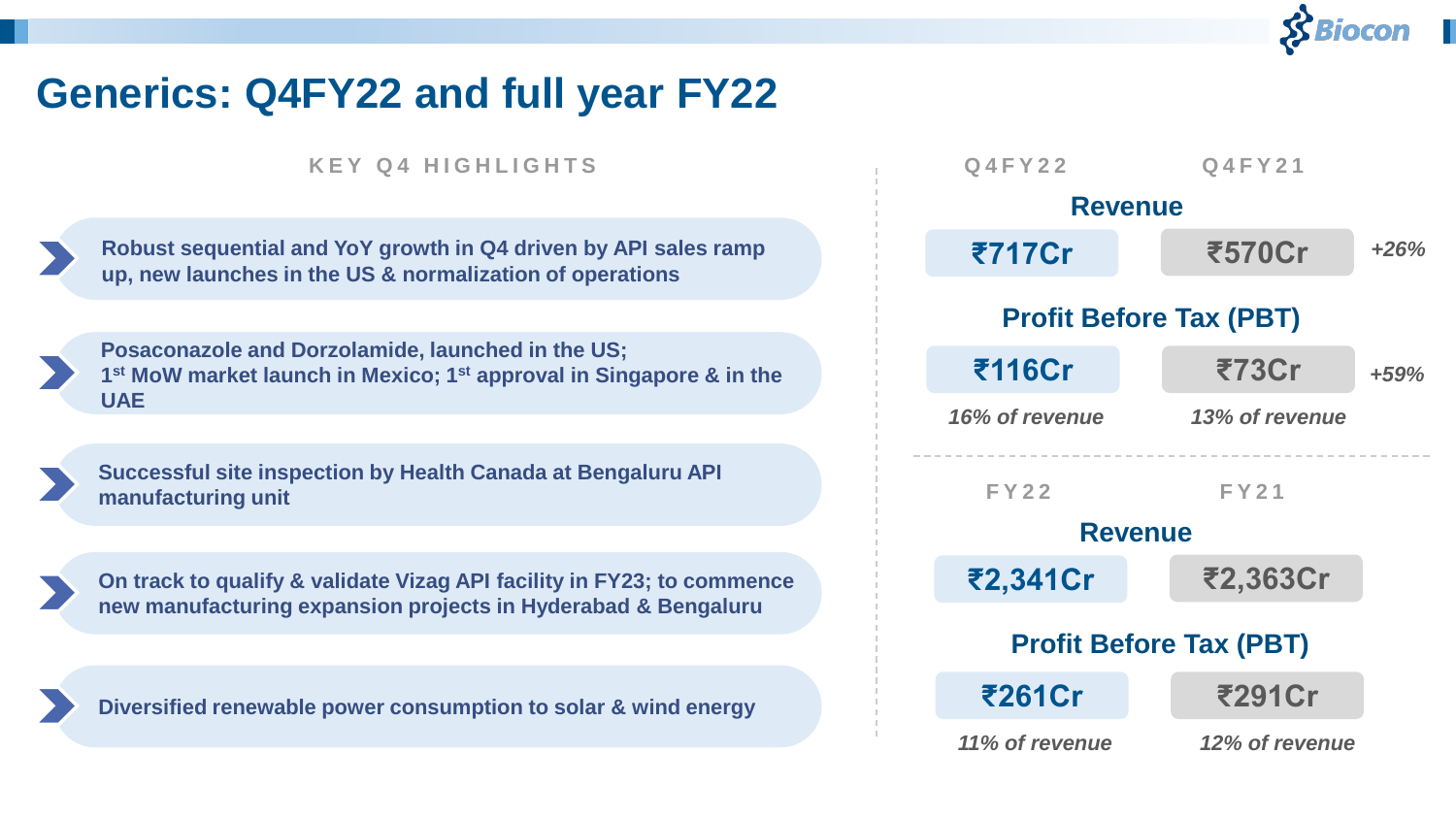# **Biosimilars** Q4 and full year FY22<br>
S Biocon Biologics

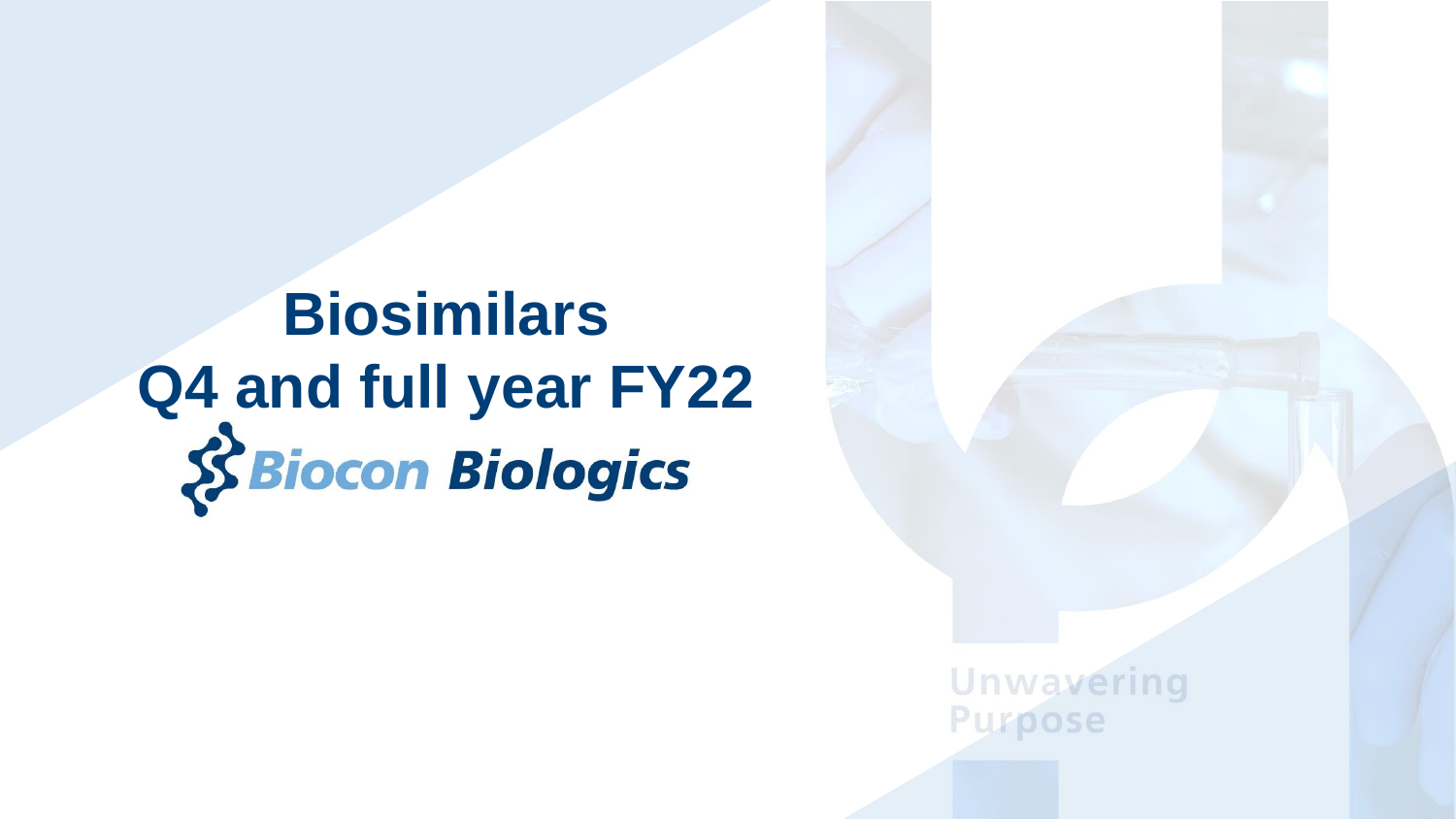

### **Biosimilars: Q4 and full year FY22 Financials**

| Q4 FY22       | Q4 FY21       |         | FY22          | <b>FY21</b>     |        |
|---------------|---------------|---------|---------------|-----------------|--------|
| <b>₹982Cr</b> | <b>₹664Cr</b> | $+48%$  | ₹3,464Cr      | <b>₹2,800Cr</b> | $+24%$ |
|               |               |         |               |                 |        |
| <b>₹382Cr</b> | <b>₹215Cr</b> | $+78%$  | ₹1,320Cr      | ₹1,010Cr        | $+30%$ |
| 39%           | 33%           |         | 39%           | 36%             |        |
|               |               |         |               |                 |        |
| <b>₹144Cr</b> | ₹69Cr         | $+109%$ | <b>₹543Cr</b> | ₹365Cr          | $+49%$ |
| 15%           | 10%           |         | 16%           | 13%             |        |
|               |               |         |               |                 |        |

\*Core EBITDA defined as EBITDA before R&D, forex, licensing and mark-to-market loss on investments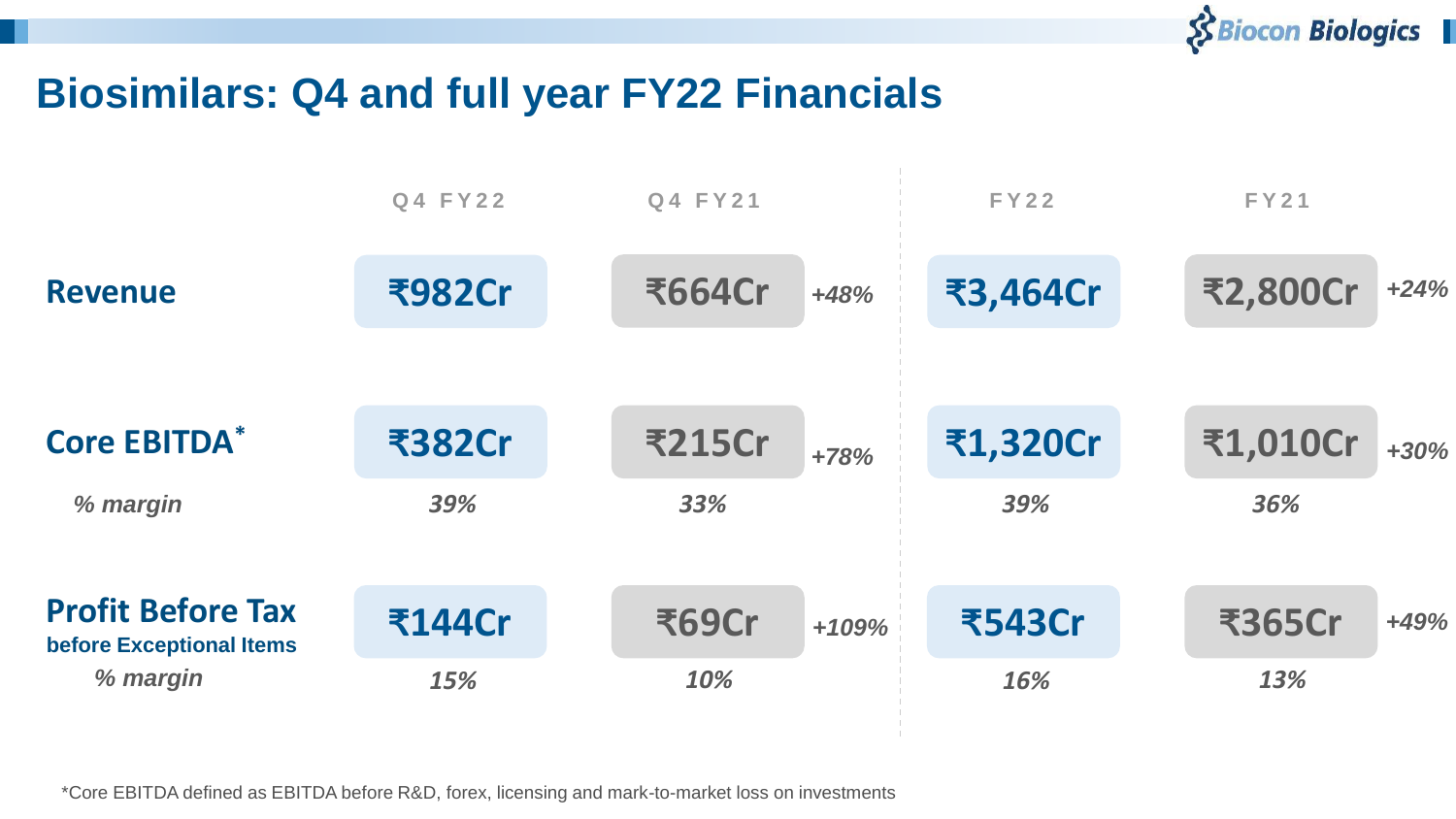

### **Biosimilars: Key Highlights**

#### **C O M M E R C I A L P E R F O R M A N C E**

| Interchangeable bGlargine to potentially end CY 2022 |  |
|------------------------------------------------------|--|
| with mid to high teens market share                  |  |

**Oncology franchise continues strong performance bolstered by bBevacizumab launch in EU**

**US launches of biosimilar Aspart, Bevacizumab and Adalimumab key growth drivers of Viatris-led business**



**In FY22, Branded Formulations India (BFI) business recorded 35% revenue growth YoY**

#### **P I P E L I N E U P D AT E S**



**Unpartnered wave 2 programs, bDenosumab and bUstekinumab, entered clinical development**

**BBL Wave 2 biosimilar portfolio to addresses ~\$20b market opportunity\***

#### **T R A N S A C T I O N U P D AT E S**



**Exercised the option to acquire Viatris' rights in bAflibercept**



**SILS and Viatris deals on track for closing in H2 CY 2022**

\*Based on 2021 originator sales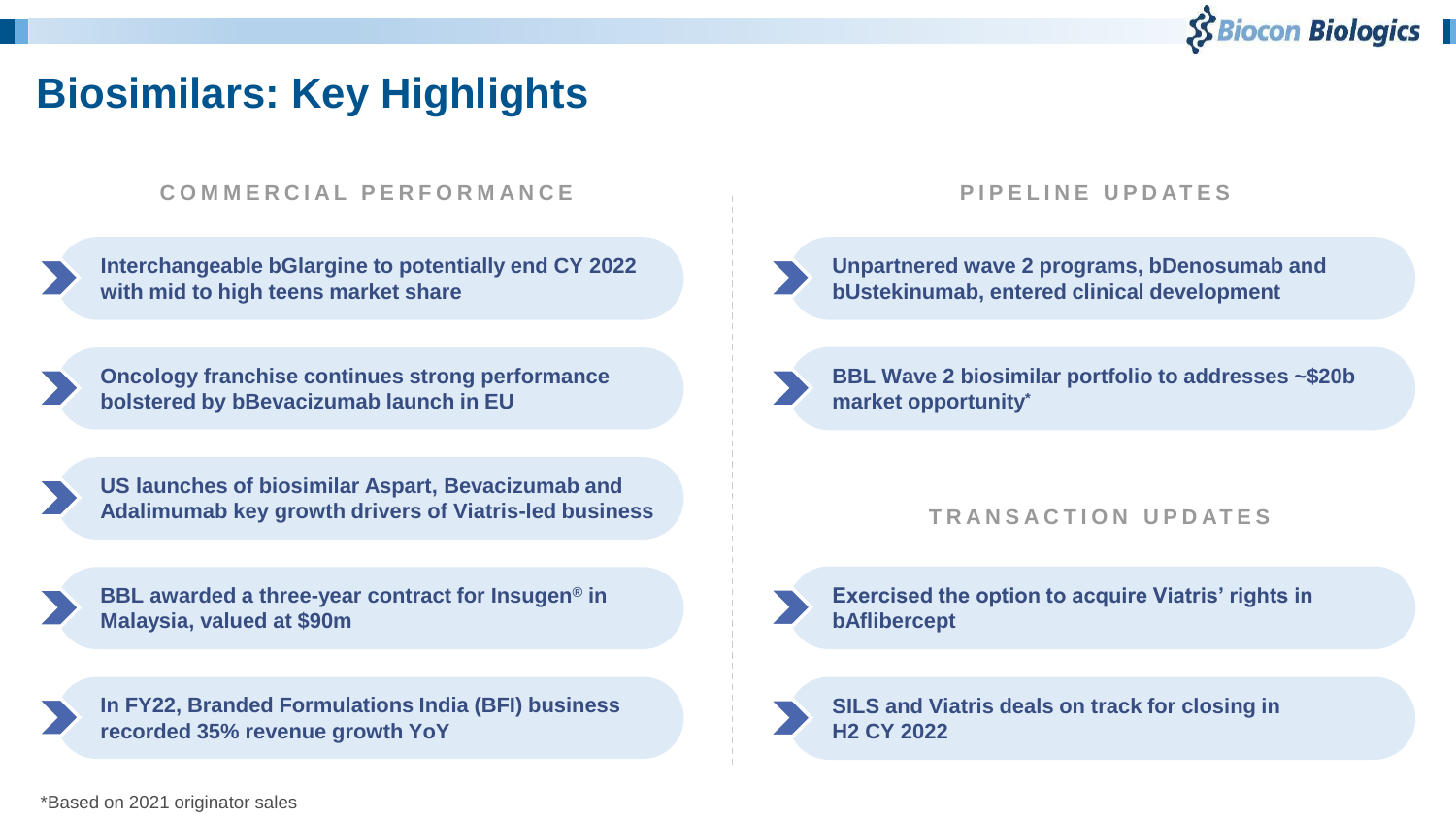**Novels Q4FY22**<br>Siocon

**Unwavering**<br>Purpose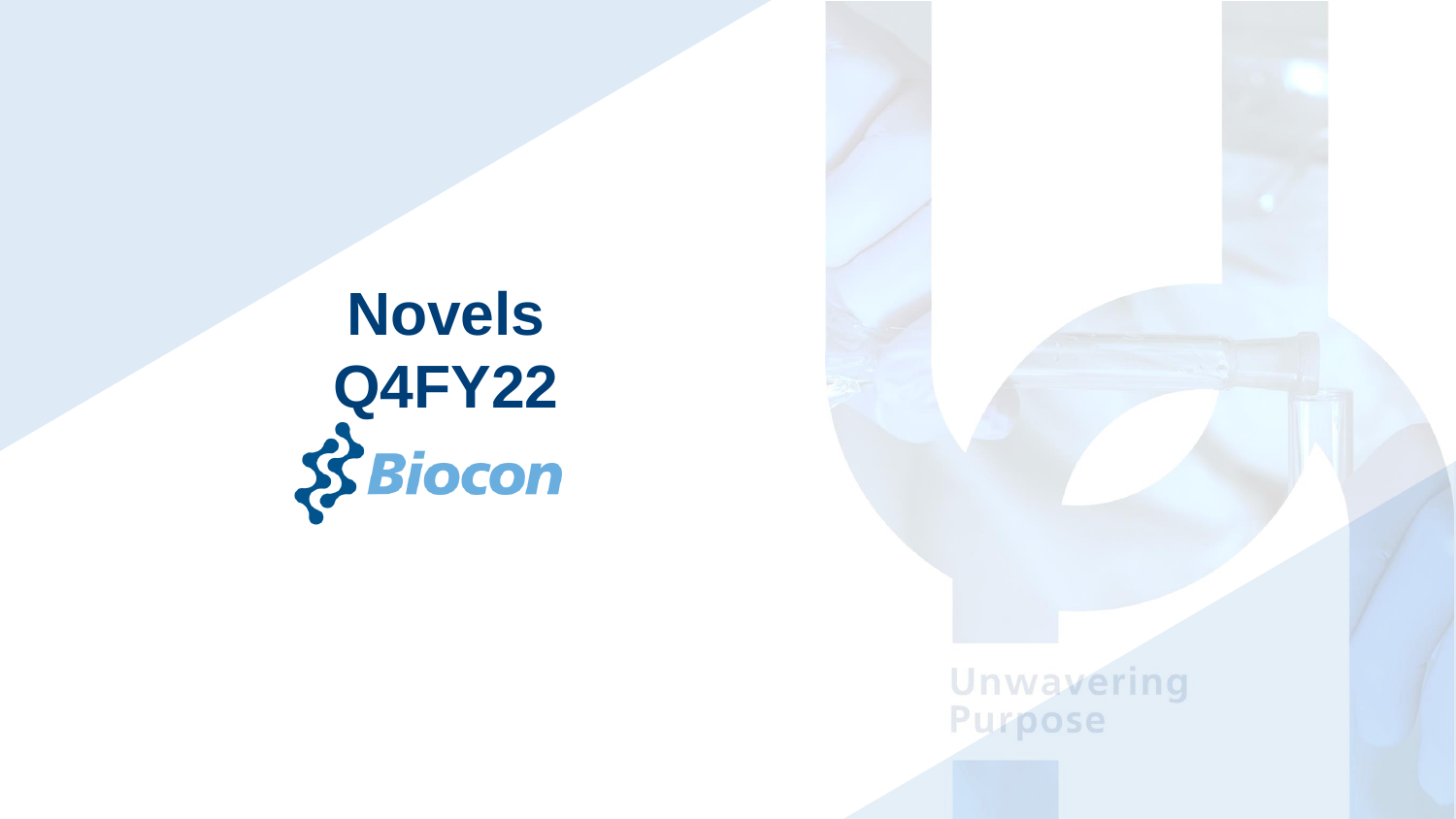

### **Novels: Q4FY22**

#### **K E Y H I G H L I G H T S**

**Pivotal Phase III clinical study of Itolizumab for aGVHD\* initiated in March 2022**

**Bicara# initiated dose expansion cohorts evaluating BCA101 in patients with head and neck, anal canal & cutaneous squamous cell carcinoma**



\*Acute Graft-Versus-Host Disease

# In Q4FY21, Biocon ceded control over the Board of Directors and Operations of Bicara Therapeutics Inc. to enable it to operate independently under a US based leadership team and raise funds to advance its development programs. As a result of this change, Bicara was classified as an Associate from a Subsidiary under IND-AS.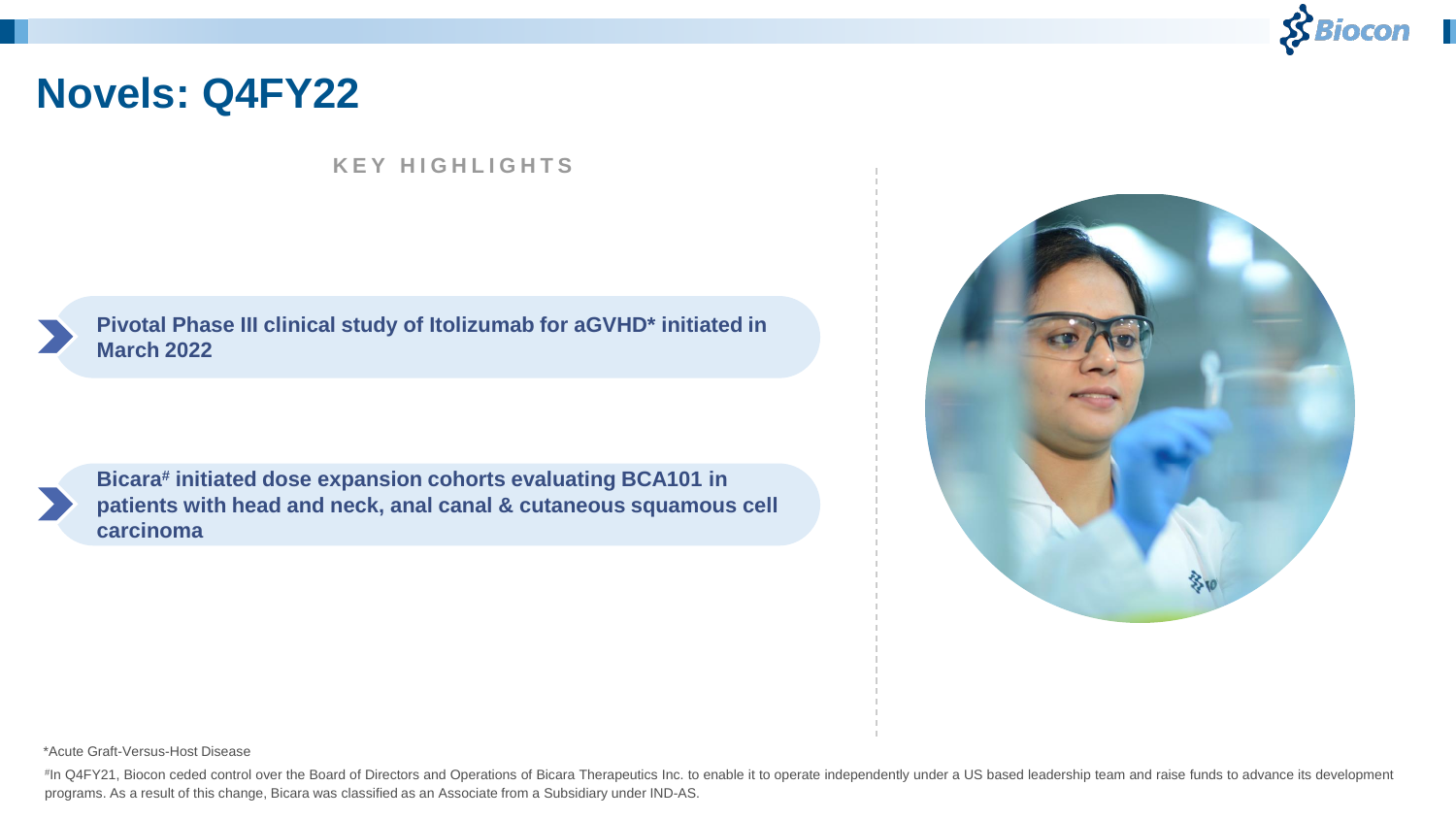# **Research Services Q4 and full year FY22Syngene**

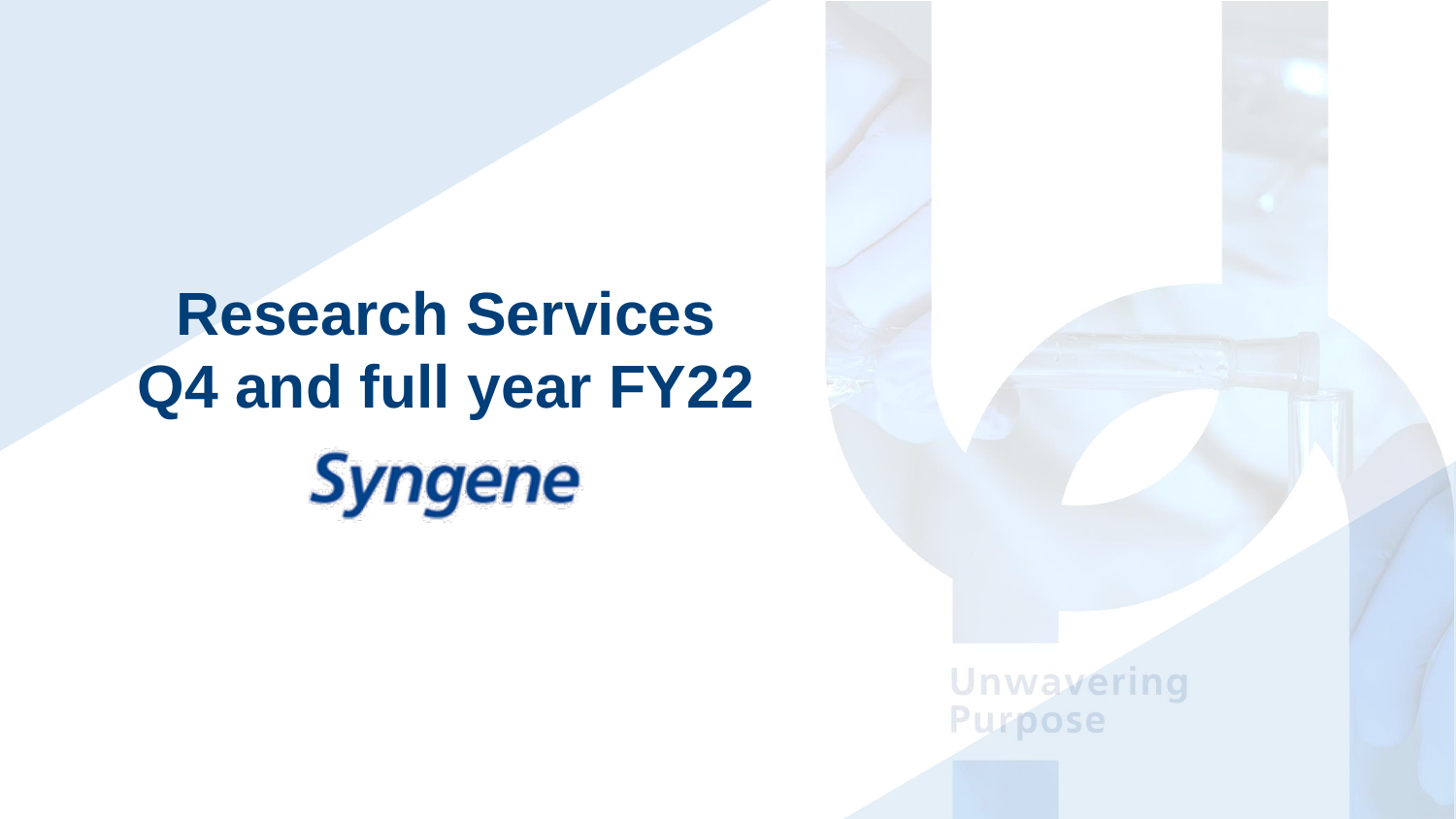

### **Research Services: Q4FY22 and full year FY22**

**K E Y Q 4 H I G H L I G H T S**

**Performance across all divisions in Q4**

**Particularly strong quarter for Development Services on account of catching up on earlier delayed projects**

**Completed Phase III of Hyderabad research facility expansion** 

| <b>Q4FY22</b>  | Q4FY21                         |        |
|----------------|--------------------------------|--------|
| <b>Revenue</b> |                                |        |
| ₹758Cr         | ₹659Cr                         | $+15%$ |
|                | <b>Profit Before Tax (PBT)</b> |        |
| ₹179Cr         | ₹158Cr                         | $+14%$ |
| 24% of revenue | 24% of revenue                 |        |
| <b>FY22</b>    | <b>FY21</b>                    |        |
| <b>Revenue</b> |                                |        |
| ₹2,604Cr       | ₹2,184Cr                       | $+19%$ |
|                | <b>Profit Before Tax (PBT)</b> |        |
|                |                                |        |
| ₹515Cr         | ₹434Cr                         | $+19%$ |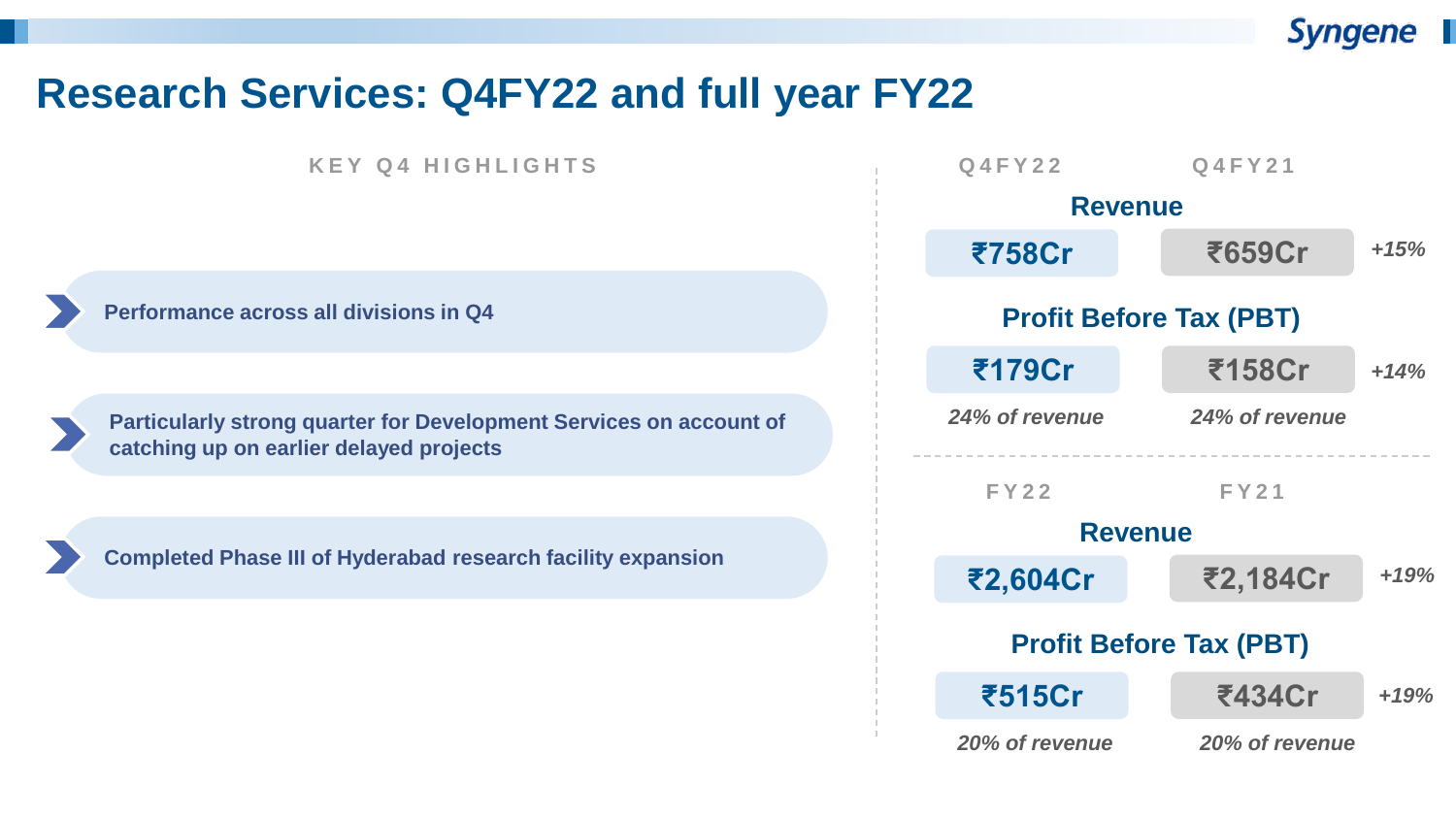# **Concluding Remarks**

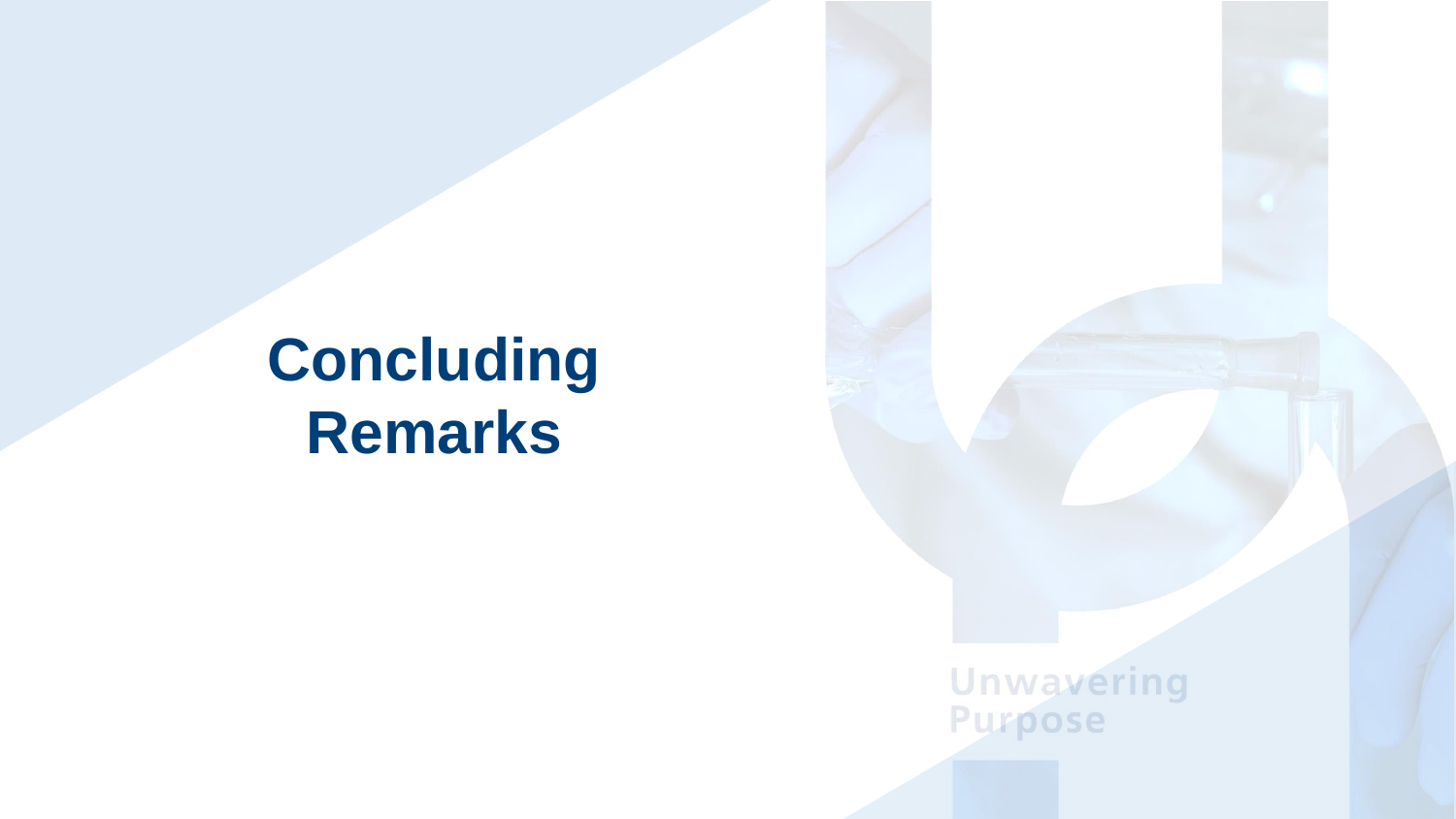

### **Concluding Remarks**

**Final Dividend of 10% of face value of each share proposed for FY22** 

**Viatris and Serum deals to drive FY23 Growth**